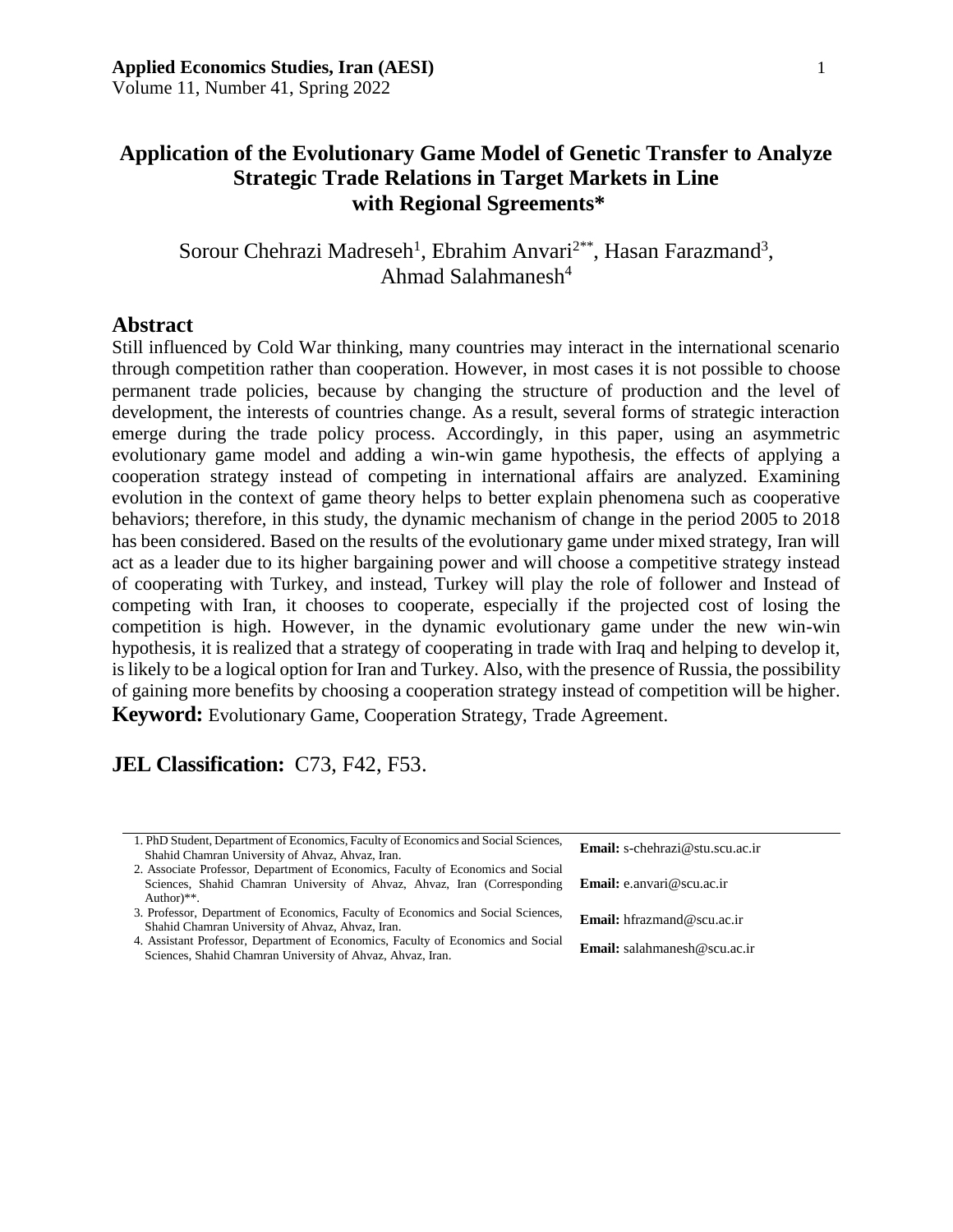Volume 11, Number 41, Spring 2022

#### **1. Introduction**

Given the current trend of the economy, which is moving towards integration and globalization, regional cooperation can play an important role in the wider presence of countries in the international scenes. For developing countries such as Iran, which are not ready for a sudden entry into free trade, regionalism can be the most effective way to gradually open up their national economies and integrate them into the global economy. International trade, especially providing more capital inflows into the economic cycle of developing countries, has a positive role in increasing investment and, consequently, increasing the welfare of citizens.

The Iraq market is one of the most important regional markets, which, according to the International Trade Center and World Bank statistics, is highly dependent on imports of consumer goods and capital inputs, and at the same time has a consumer population of about 40 million and in terms of proximity, it is one of the best markets for Iran. Accordingly, the Iraq market is an attractive market for countries and with the reconstruction that will take place in this country in the near future, the share of countries exporting to Iraq will increase; but the main question is how to compete with competitors in this market?

Given the need for concerted action and the need for mutual interest in developing trade programs, this article examines the potential for trade-friendly Iraq, based on game analysis, focusing on Iran and Turkey as Iraq's neighbors, which play a key role in this country's trade. In other words, this study seeks to analyze and recognize the existence or non-existence of a win-win situation theoretically between these countries by examining the literature of evolutionary game theory. In order to examine the impact of other countries on the possibility of reaching an agreement, the model has been developed and Russia has been used as a third country that has a significant impact on trade relations between these countries.

### **2. Methodology**

The analytical model used in this research is the evolutionary game theory of genetic algorithm. In this research, at the first, the game model is designed in accordance with the prisoner dilemma game, and then, in order to examine the win-win strategy, by adding a new hypothesis and obtaining the interests of the actors, the initial model is developed. In the following, in order to obtain a stable evolutionary strategy in the initial model and the asymmetric model of the dynamic evolutionary game, both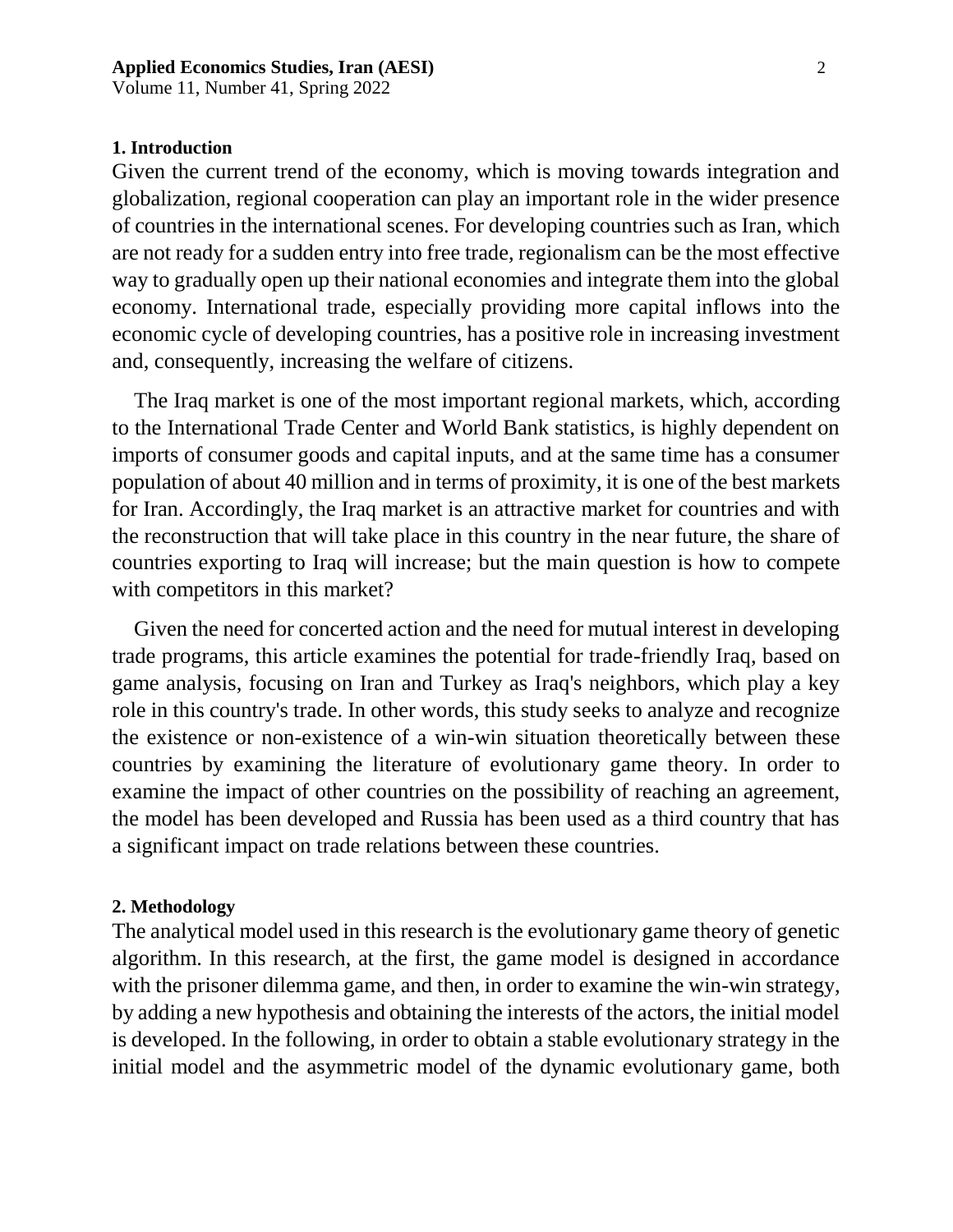Volume 11, Number 41, Spring 2022

models are tested and discussed under two scenarios and in two states of two and three countries.

### **3. Conclusion**

The attitude of the present study is to investigate the evolution and emergence of cooperation in competitive situations and its purpose is to provide a new model of finding optimal strategies in the game of repetitive prisoner dilemma. For this purpose, in two cases of two and three countries, the optimal strategy was studied in two scenarios. In this study, since Iran considers Iraq as one of its largest trading markets and estimates a much higher profit from Iraq than other countries, in most scenarios it is possible that Iran has a competitive strategy for Trade with Iraq instead of cooperating with other countries. Instead, Turkey and Russia may choose to cooperate with Iran, especially when the cost of non-cooperation is high.

By introducing the win-win hypothesis, Iran is likely to cooperate with Turkey and Russia to create a winning position. The results of this hypothesis showed that in both two-country and three-country cases under the win-win hypothesis, the choice of cooperation strategy between countries was the most stable evolutionary strategy among the other options.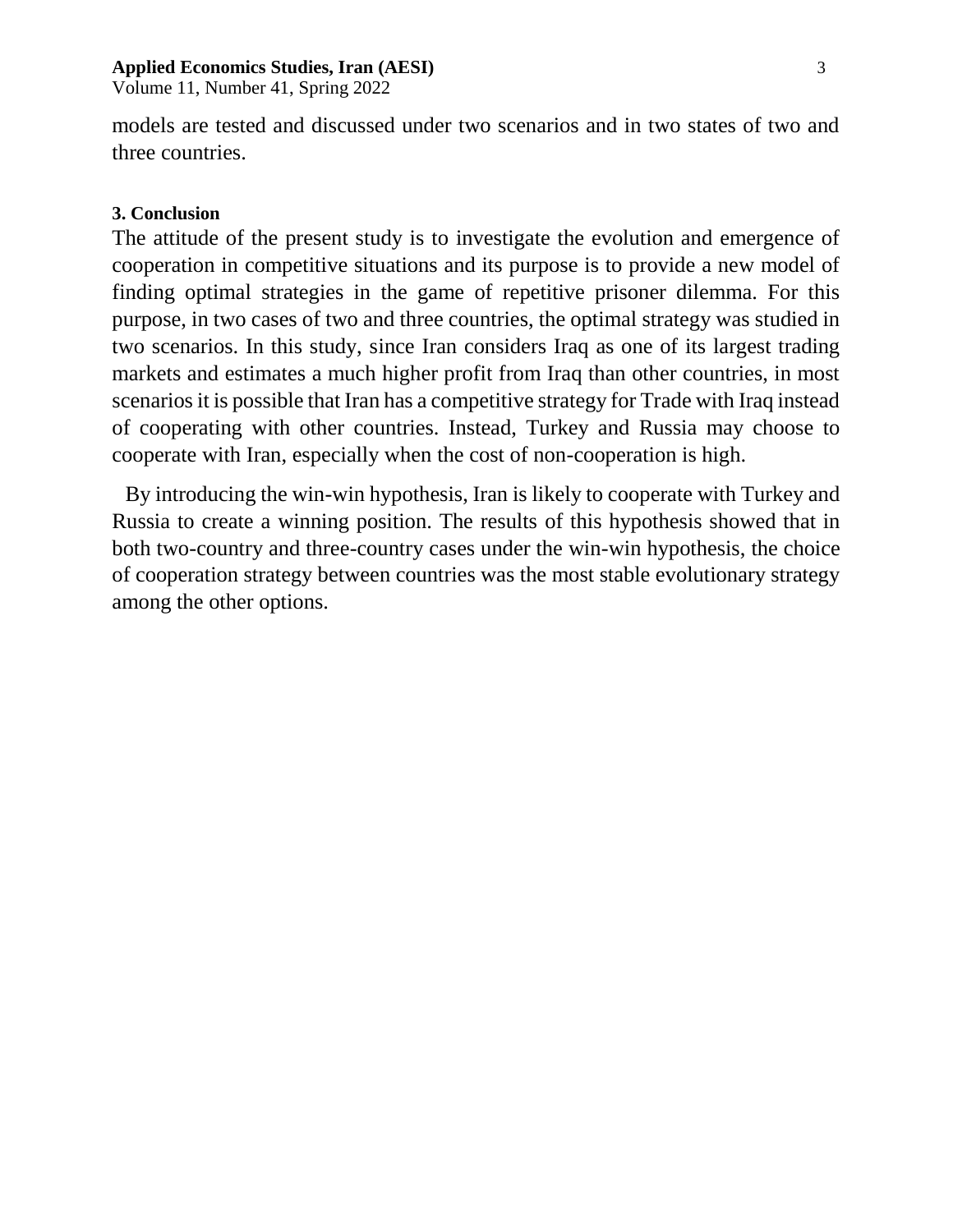Volume 11, Number 41, Spring 2022

## **References**

- Abbott, P. C. & Kallio, P. K. S., (1996). "Implications of game theory for international agricultural trade". *Trade Research Center*, No. 78 (3), Pp: 1-17.
- Antras, P. & Staiger, R. W., (2012a). "Offshoring and the role of trade agreements". *American Economic Review*, No. 102 (7), Pp: 3140–3183.
- Antras, P. & Staiger, R. W., (2012b), "Trade agreements and the nature of international price determination". *American Economic Review Papers and Proceedings,* No. 102 (3), Pp: 470–476.
- Bagwell, K. & Staiger, R. W., (1999a). "Regionalism and multilateral tariff cooperation, International Trade Policy and the Pacific Rim". *International Economic Association Series,* Palgrave Macmillan, London, Pp: 157-185.
- Bagwell, K. & Staiger, R. W., (2009). *Delocation and trade agreements in imperfectly competitive markets*. Mimeo.
- Bagwell, K. & Staiger, R. W., (2012a). "Profit shifting and trade agreements in imperfectly competitive markets". *International Economic Review,* No. 53 (4), Pp: 1067-1104.
- Bagwell, K. & Staiger, R. W., (2012b). "The economics of trade agreements in the linear delocation model". *Journal of International Economics*, No. 88 (1), Pp: 32–46.
- Bayati, E.; Safavi, B. & Jafarzadeh, A., (2019). "Cooperation between Iran and Qatar in the extraction of joint gas reserves of South Pars (North Dome) with emphasis on game theory". *Economic Modeling*, No. 45, Pp: 47-72 (In Persian).
- Bhagwati, J. & Panagariya, A., (1996). "Preferential trading areas and multilateralism: strangers, friends or foes?". *The Economics of Preferential Trade Agreements, Washington DC*: AEI Press, Pp: 1-78.
- Blomstrom, M. & Kokko, A., (1998). "Regional integration and foreign direct investment". *Working Paper Series in Economics and Finance*, No. 172, Pp: 12-34.
- Chang, W. & Winters L. A., (2002). "How regional blocs affect excluded countries: the price effects of Mercosur". *American Economic Review*, No. 92 (4), Pp: 889-904.
- Ethier, W. J., (1998). "Regionalism in a multilateral world". *Journal of Political Economy,* No. 106 (6), Pp: 1214-1245.
- Freund C., (2000a). "Multilateralism and the endogenous formation of free trade agreements". *Journal of International Economics*, No. 52, Pp: 359-376.
- Ghoneim, H. & Reda, Y., (2008). "The U.S-China trade conflict: a game theoretical analysis". *Working Paper, German University in Cairo*, No. 15, Pp: 1-20.
- Goodarzi, M., (2014). "Globalization and regionalism: interaction or confrontation: a case study of the SCO". *Central Eurasian Studies*, No. 2 (7), Pp: 335-353 (In Persian).
- Grossman, G. M., (2016). "The purpose of trade agreements". *Handbook of Commercial Policy*, No. 1, Pp: 379- 434.
- International Trade Center website (www.intracen.org).
- ITC by country report, International Trade Centre, No. 05/12/2014, Pp: 1-27 .
- Jafarzadeh, A.; Shakeri, A.; Momeni, F. & Abdoli, Gh., (2014). "Analysis of Cooperation between Iran and Turkmenistan in Gas Exports to Europe via Nobaco Pipeline: A Framework of Cooperative Theory". *Journal of Iranian Energy Economics*, No. 12, Pp: 117-144 (In Persian).
- Kafi, F. & Fatemi Ghomi, S. M. T., (2014). "A game-theoretic model to analyze value creation with simultaneous cooperation and competition of supply chain partners". *Mathematical problems in engineering*, No. 2014 (5), Pp: 1-11.
- Karami, J. & Najafi, Z., (2011). "Russia-Turkey cooperation: goals, scope and prospects". *Central Eurasian Studies*, No. 4 (9), Pp: 59-78 (In Persian).
- Kemp, M. & Wan, H., (1976). "An elementary proposition concerning the formation of customs unions". *Journal of International Economics*, No. 6, Pp: 95-97.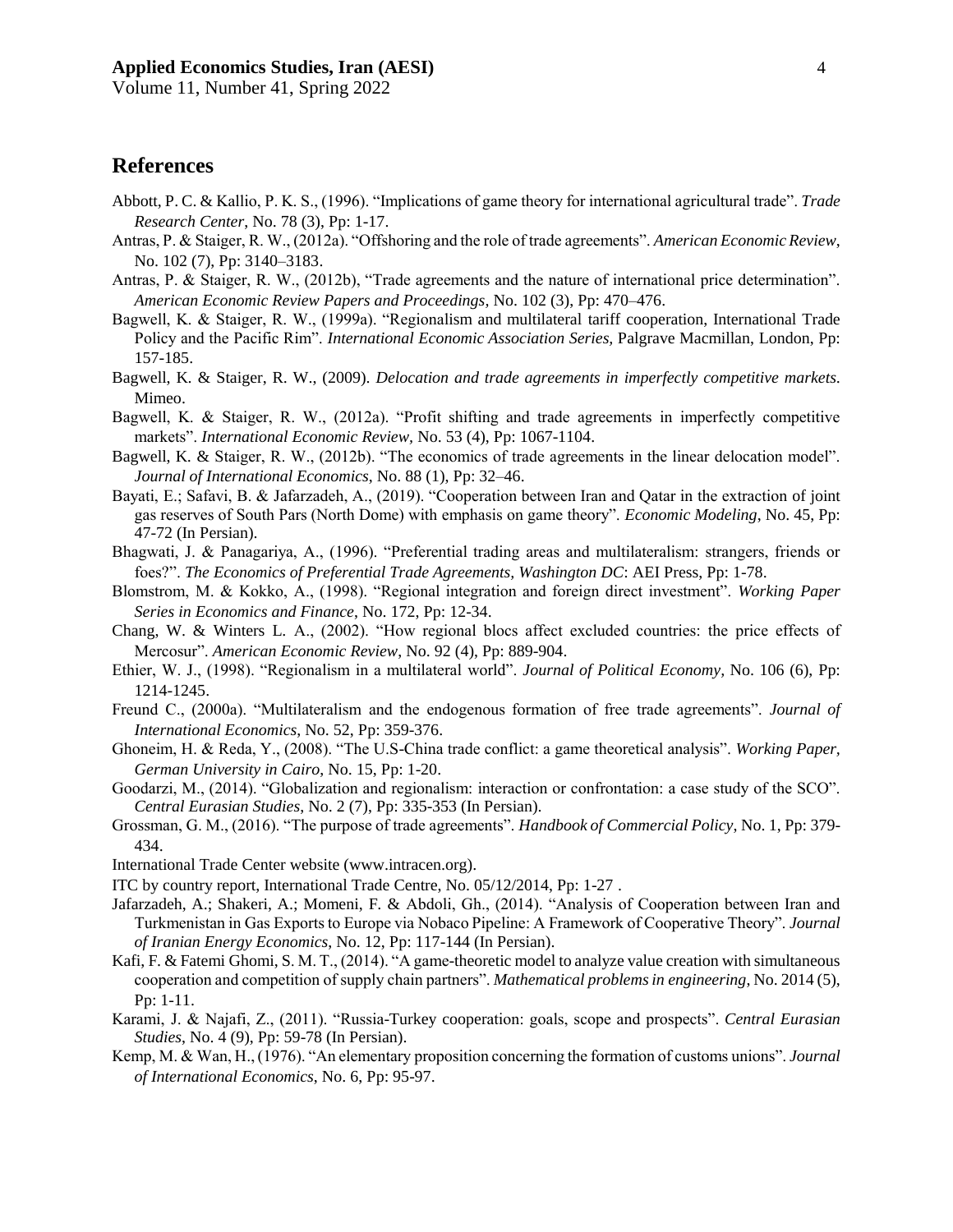Volume 11, Number 41, Spring 2022

- Khakestari, M.; Jalini, S. & Ameli, A., (2018). "Analysis of OPEC behavior with the evolutionary game theory approach". *Economic Modeling Research*, No. 31, Pp: 103-131 (In Persian).
- Krugman, P., (1979). "Increasing returns, monopolistic competition and international trade". *Journal of International Economics*, No. 9, Pp: 469-479.
- Krugman, P., (1991). *International trade and trade policy*, Cambridge, MIT Press.
- Krugman, P., (1997). "What should trade negotiators negotiate about?". *Journal of Economic Literature,* No. 35, Pp: 113–120.
- Mahmoudinia, D.; Dalali Esfahani, R.; Anjorda, J. & Bakhshi Dastjerdi, R., (2016). "Game theory and its role in determining monetary and fiscal policies: an application of differential and stalkberg game theory". *Iran's Applied Economic Studies*, No. 18, Pp: 1-34 (In Persian).
- Manzoor, D. & Yousefi, H., (2014). "Iranian gas transit to Europe: a game theory approach". *Energy Economics Studies*, No. 43, Pp: 21-45 (In Persian).
- McKenzie, A. J., (2009). *Evolutionary game theory*. Stanford Encyclopedia of Philosophy.
- Mei, Y., (2020). "Sustainable cooperation in international trade: A quantitative analysis". *Journal of International Economics*, No. (123), Pp: 1-17.
- Mrazova, M., (2011). *Trade agreements when profits matter*. London School of Economics, Pp: 1-50.
- Najarzadeh, R. & Mahmoudi, H., (2016). "Competition of Iran, Russia and Qatar for accessing to Indian gas market". *Economic Research*, No. 1, Pp: 211-237 (In Persian).
- Ossa, R. (2011). "A new trade theory of GATT/WTO negotiations". *Journal of Political Economy,* No. 119 (1), Pp: 122–152.
- Ossa, R., (2012). "Profits in the new trade approach to trade negotiations". *American Economic Review*, No. 102 (3), Pp: 466–469.
- Rezazadeh, S., (2009). "Turkey's Middle East strategy and Iran's limitations and desires". *Journal of Strategic Research Center*, No. 19, Pp: 119-146 (In Persian).
- Richardson, M., (1993). "Endogenous protection and trade diversion*". Journal of International Economics,* No. 34, Pp: 309-324.
- Saadat, R.; Erfani, A.; Korkeabadi, S. & Sheikhi Mehrabadi, M., (2016). "Study of the relationship between the dollar and the euro based on game theory". *Iran's Applied Economic Studies*, No. 21, Pp: 75-97 (In Persian).
- Shahbazi, S.; Masoudnia, H. & Goodarzi, M., (2019). "The impact of Iran-Turkey relations on the convergence process in the Middle East". *Political Research in the Islamic World*, No. 1, Pp: 165-189 (In Persian).
- Smith, J. M., (1982), *Evolution and the Theory of Games*. Cambridge University Press, Cambridge.
- Tasbasi, A., (2017). "International trade and strategic behaviour: a game theoretical analysis of the trade dispute between Turkey and Russia". *Economic Research*, No. 30, Pp: 1-15.
- Tavares, J. M. & Tran, X., (2018). "Is there a strategic interdependence between the usa and canada in the tourism sector? an analysis using game theory". *Tourism Planning & Development*, No. 16, Pp: 1-14.
- Tayebi, S.K. & Azarbayjani, K., (2001). "Assessing the existing trade potential between Iran and Ukraine: applying a gravity model". *Business Research Journal*, No. 21 (6), Pp: 61-82 (In Persian).
- Taylor, P. D. & Jonker, L. B., (1978). "Evolutionary stable strategies and game dynamics". *Mathematical Biosciences*, No. 40, Pp: 145–156.
- Tumbarello, P., (2007). "Are regional trade agreements in asia stumbling or building blocks? some implications for the mekong-3 countries*". IMF Working Paper*, Pp: 1-17.
- Venables, A. J., (1985). "Trade and trade policy with imperfect competition: the case of identical products and free entry". *Journal of International Economics*, No. 19, Pp: 1–20.
- Venables, A. J., (1987). "Trade and trade policy with differentiated products: a Chamberlinian Ricardian model". *Economic Journal*, No. 97, Pp: 700–717.
- Viner, J., (1950). *The Customs Union Issue.* Carnegie Endowment for International Peace, New York.
- Wadhwa, S.; Mishra, M.; Chan, M. F. T. & Ducq, Y., (2010). "Effects of information transparency and cooperation on supply chain performance: a simulation study". *International Journal of Production Research*, No. 48(1), Pp: 145–166.